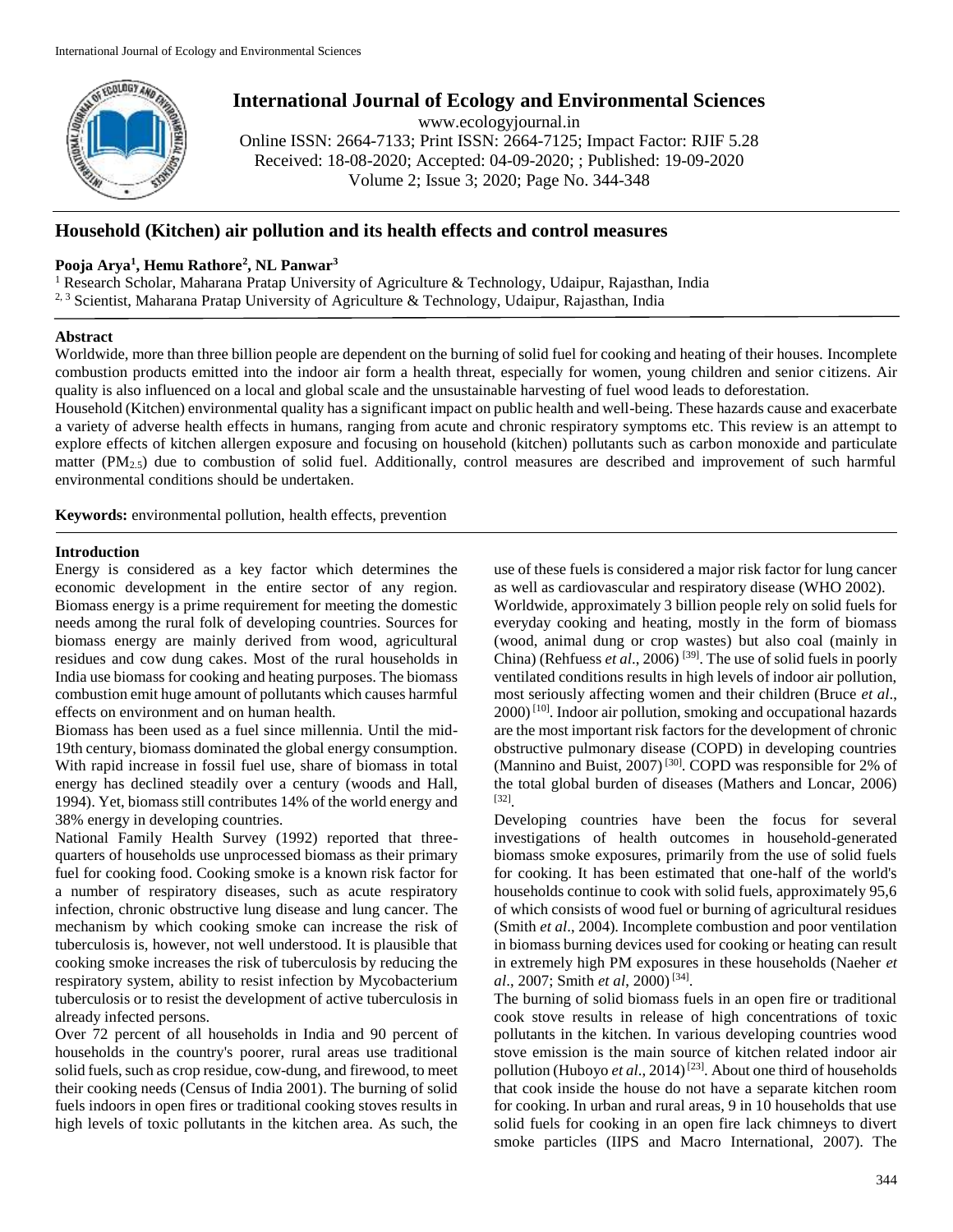chimney plays an active role in the performance of a stove by influencing the overall air to fuel ratio and subsequently the production of carbon monoxide (Prapas *et al.*, 2014)<sup>[37]</sup>.

Shilpa and Lokesh  $(2015)$ <sup>[40]</sup> studied the indoor pollutants emitted from different household fuels. The study was conducted for 2 hours before, during and after cooking time. The results have shown that the maximum concentration of NO2 and SO2 were recorded during cooking with coal while minimum was recorded for LPG. Similarly, CO (30ppm) concentrations were high during cooking period when coal was used. It was recorded that in biomass households the SPM  $(1438.5 \text{ µg/m}^3)$  and RSPM  $(1484.89 \,\mu g/m^3)$  were high.

## **Households (kitchen) air pollution due to biomass combustion**

Jiang and Bell (2008) [27] compared particulate matter from biomass-burning rural and non-biomass burning urban households in North-Eastern China and observed that in rural kitchens, PM10 levels were three times higher than those in urban kitchens during cooking and also that PM10 was 6.1 times higher during cooking periods than during non-cooking periods for rural kitchens. Their findings indicated that biomass burning for cooking contributed substantially to indoor particulate and that this exposure was particularly elevated for cooks.

Fuelwood has provided humans with cooking, heating and related energy needs for thousands of years and remains an important source of energy throughout the world (FAO, 2008). It has been estimated that more than half world's households cook their food on the unprocessed solid fuels that typically release at least 50 times more noxious pollutants than liquid petroleum gas (Smith, 2000).

The World Health Organization (WHO, 2009) reported that indoor air pollution as the greatest environmental health risk, mainly in the developing countries. This risk factor is the second largest environmental contributor to ill health, behind the combination of unsafe water with poor sanitation. Bruce *et al*. (2006) [10] concluded that biomass fuels are the second most significant environmental source of disease after contaminated waterborne diseases. Comparative Risk Assessment report 2004 of WHO attributes 3.3% and 2.8% of total deaths world over and in middle income countries respectively, to indoor smoke from solid fuels, which is one of the ten leading risk causes of death. Globally 4.3 million people die every year from the exposure to household air pollution (WHO, 2014; Smith *et al*., 2014). More than 1.45 million people, mostly women and children under five years old, die prematurely each year from household air pollution due to inefficient biomass combustion (WHO, 2008).

About 160 million Indian households now cooking with inefficient and polluting biomass and coal cookstoves and about 570,000 premature deaths in poor women and children, and over 4% of India's estimated greenhouse emissions could be avoided if cleaner and energy-efficient biomass used for cooking. In addition, about one-third of India's black carbon emissions can be reduced along with a range of other health- and climate-active pollutants that affect regional air quality and climate (Venkataraman *et al.*, 2010) [46] .

Martin *et al.*,  $(2011)^{[31]}$  reported that the emission of greenhouse gases from burning of various fossil fuels is mainly responsible for global warming which lead to climate change. Indoor air pollution is responsible for several health, environmental, and

social issues that disproportionately and adversely affect women and young children around the globe.

Grieshop *et al.*,  $(2011)^{[21]}$  analyze and compare the impacts of household cooking options on health and climate. They found that the indoor air pollution is heavily impacted by combustion performance and ventilation; climate impacts are influenced by combustion performance and fuel properties, including biomass renewability. Health benefits involve reducing emissions and exposure stoves with chimneys and improved but unvented stoves can provide roughly an order of magnitude reduction in exposure relative to traditional options.

Traditional cooking stoves contributes to numerous health problems, releases climate-warming greenhouse gases and black carbon emissions, and makes worse local air quality and other environmental problems. In particular, unsustainable harvesting of fuelwood for cooking can lead to local forest degradation and accelerate deforestation, especially in densely-populated areas (Brooks *et al*., 2016) [9] .

The concentration of indoor air pollutants varies among the different location of household. The level of CO, CO2, NO2 and SO2 was very high in kitchen as compared to living area. Similarly the concentration of PM10 and PM2.5 was more than that found in living area (Aakanksha, 2014)<sup>[1]</sup>.

Half of the world's population and 90% of developing countries such as India still rely on unprocessed biomass which is responsible for death of 3 to 4 million peoples due to its combustion which are used by the rural and poor people of urban areas of the country. Unprocessed biomass releases 50 times more noxious pollutants like particulate matter, carbon monoxide, nitrogen dioxide, sulphur dioxide, formaldehyde and carcinogens such as benzo (a) pyrene and benzene (WHO, 2012). Biomass is a renewable energy source that is routinely used for cooking in the developing world, especially in rural areas (Abeliotis and Pakula, 2013) [2]. In 2004, about 2.5 billion people in developing countries, especially in rural areas, relied on biomass, such as fuelwood, charcoal, agricultural waste and animal dung, as their primary fuel for cooking. Indoor air pollution caused by burning traditional fuels such as dung, wood and crop residues causes' considerable damage to the health of particularly women and children. Women and their small children are at increased risk due to the amount of time spent close to the stove in the kitchen.

### **Households (kitchen) air pollution effects on human health**

Indoor air pollution (IAP) from poor quality household fuels in open fires or poorly designed stoves in developing countries has been linked to acute respiratory infection (ARI), chronic obstructive pulmonary disease (COPD), and lung cancer (Smith *et al*., 2000). Acute respiratory infections, primarily pneumonia, are the leading causes of morbidity and mortality in very young children in Bangladesh accounting for approximately 25% of all deaths in children under five and 40% of deaths in infants (Baqui et al., 1998)<sup>[6]</sup>.

A pilot study conducted by Edelstein *et al*., (2008) [16] in Gondar region of Ethiopia to assess the awareness among the women about health effects showed that most of them were not aware about health hazards related to cooking smoke. Also it was reported that, 80% of rural women used biomass fuels with no ventilation facilities.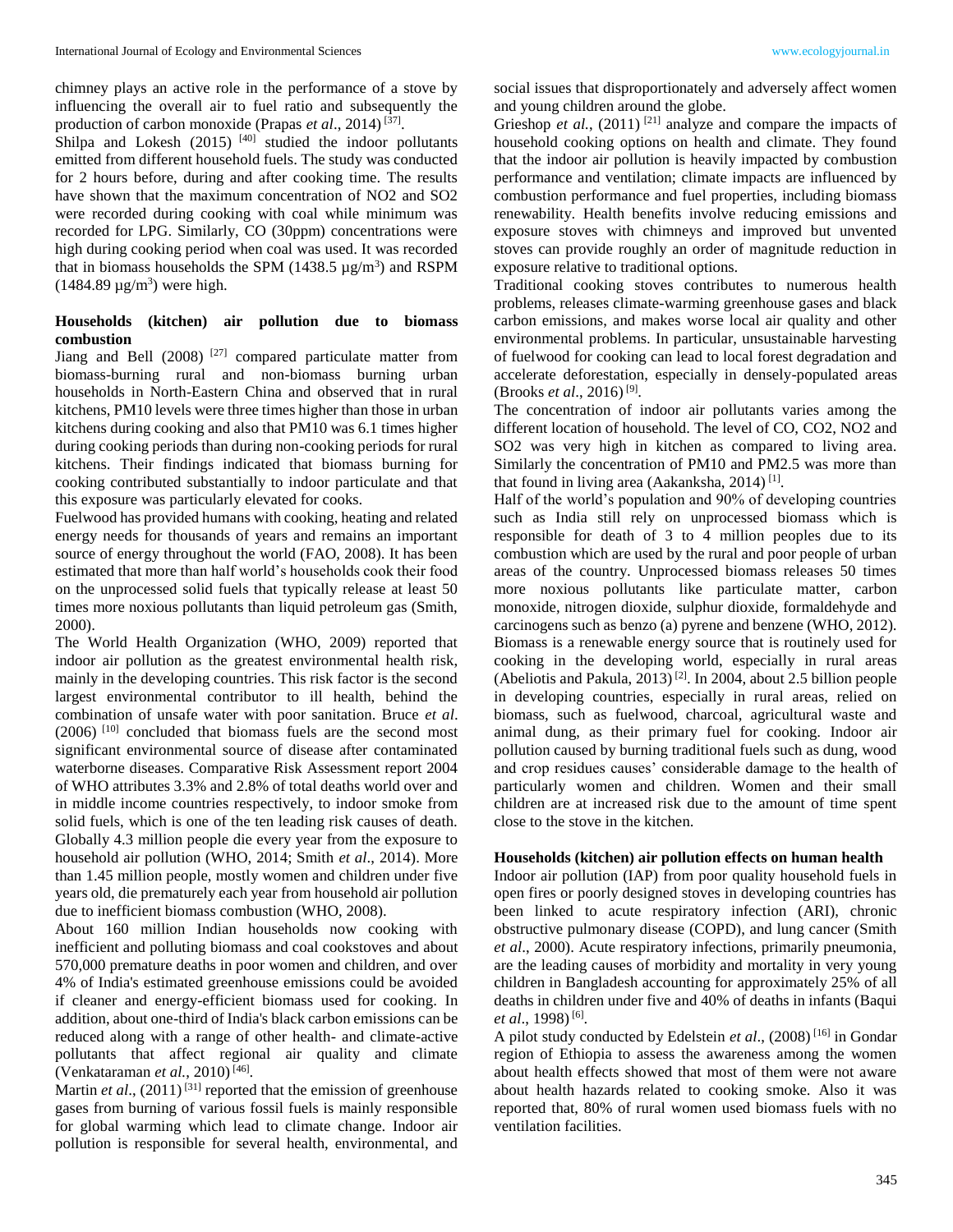Indoor air pollution emitted from traditional fuels and cooking stoves has potentially large health threat in rural regions in Orissa. They found very high incidence of respiratory illness in people mostly among women and children (Duflo *et al*., 2008) [15]

Fullerton *et al.* (2008)<sup>[19]</sup> while carrying out studies on indoor air pollution from biomass fuel found that, one-third of the world's population burnt organic materials such as wood, dung or charcoal (biomass fuel) for cooking, heating and lighting. As per them, this form of energy usage was associated with high levels of indoor air pollution and thus, an increase in the incidence of respiratory infections, including pneumonia, tuberculosis and 67 chronic obstructive pulmonary disease, low birth-weight, cataracts, cardio vascular events and all-cause mortality both in adults and children.

Kinsey *et al*. (2009) [28] found that a long-time exposure to wood smoke has been associated with the dwarfing of children, wheezing in children, and cardiovascular and respiratory illnesses. Colbeck *et al.* (2008)<sup>[14]</sup> studied the indoor air quality at rural and urban sites in Pakistan and observed the PM10 concentrations of up to 8,555 µg per m 3 inside kitchens where bio fuels were burnt.

Pope *et al.* (2010)<sup>[36]</sup> established the relation between indoor air pollution (IAP) from solid fuel with low birth weight and still birth in developing countries. They found that IAP was associated with increased risk of percentage low birth weight (odds ratio=1.38, 95% confidence interval: 1.25, 1.52) and stillbirth (odds ratio=1.51, 95% confidence interval: 1.23, 1.85) and reduced mean birth weight (-95.6 g, 95% confidence interval: - 68.5, - 124.7).

A short term effect of carbon monoxide causes headache, dizziness and nausea. Polyaromatic hydrocarbon benzopyrene, a carcinogenic substance is known to cause lung and mouth cancer, nasopharynx and larynx. Formaldehyde causes irritation of nasopharynx and airways while nitrogen dioxide and sulphur dioxide increases bronchial reactivity leading to wheezing, repeated respiratory tract infections and exacerbations of asthma. Biomass smoke particles cause oxidative changes in the eye lens leading to cataract in some individuals (Fernandes and Mesquita, 2014) [18]. 45 Symptoms like eye irritation, headache, and diminution of vision were found to be significantly higher in biomass users (Sukhsohale *et al*., 2013) [45] .

Arora *et al.*, (2014)<sup>[4]</sup> reported that the effect of chronic exposure to solid biomass fuel smoke on pulmonary function of women in rural areas of Haryana. Sixty women were selected for this study. Among these, 30 (Biomass users) women were from rural areas and 30 from urban areas (LPG users). The results showed that, the lung function parameters such as Forced vital capacity, Forced expiratory volume in first second, Forced expiratory flow rate, Maximum voluntary ventilation and Peak expiratory flow rate were significantly lowered in biomass users than LPG users. This could be due to the chronic significant exposure to biomass smoke. Also, inadequate ventilation and type of cook stove (without chimney) have contributed to irregular pulmonary function and COPD.

Exposure to biomass fuel is an important risk factor of lung cancer among women in addition to tobacco smoke exposure. Among non-smokers, of all the 48 cooking fuels the risk of development of lung cancer was highest for biomass fuel exposure (Bahera and Balamugesha, 2014). The higher mean biomass fuel smoke exposure index (52.15 hour/years) could be

attribute to reduced lung function in rural women (Bihari *et al*.,  $2013)$ <sup>[8]</sup>.

Inefficient fuel combustion in traditional stoves release gaseous products with a higher global warming potential than carbon dioxide, such as carbon monoxide (Ramanathan and Carmichael, 2008) [38]. Traditional stoves are still the most prevalent way of cooking in the developing countries regardless of their inefficiency and risks associated to human health and the environment (Arthur *et al.*, 2010)<sup>[5]</sup>.

Pant *et al.* (2016)<sup>[35]</sup> found that the air pollution in homes of urban and rural areas due to use of biomass which have higher concentration of CO, CO2, dust particles and VOCs in urban kitchens as compared to rural kitchen and the symptoms of respiratory disease was more prone among the children.

## **Preventive measures to reduce household air pollution and its effects**

One of the ways to overcome household air pollution problem is to energy transition or makes use of improved cook stove. Improved biomass cook stoves have been identified as an option to reduce negative impacts of cooking with traditional open fires studied by Mercado et al., 2011.<sup>[33]</sup>

A study by MacCarty *et al*., (2010) [29], investigated the performance of 50 different types of stoves. The level of carbon monoxide and particulate matter emitted from these stoves were recorded. The results showed 33% of fuel use and 75% of CO, 46% of particulate matter emission reduction by Rocket type stoves.

Clark *et al.*,  $(2012)^{[13]}$  found that there was significant reduction in systolic blood pressure only in women of over 40 years of age after installation of vented stove. Similarly, a significant risk reduction was observed in women after installation of a chimney (Chapman *et al.*, 2005)<sup>[12]</sup>. Upon implementation of ONIL stove in rural homes of Guatemalan community, there was reduction in clinic visits by people for acute upper and lower respiratory (26%) and for acute lower respiratory illness (45%) studied by Harris *et al*., 2011. [22]

Panwar *et al*. (2009) reported that an improved biomass cookstove can save about  $161\text{kg}$  of  $CO<sub>2</sub>$  annually. Improved cookstoves was found eco-friendly in nature and suitable for cooking requirement of hilly area.

Alam and Chowdhury (2010)<sup>[3]</sup> presented an improved earthen cook stove with two cooking stations and a chimney to reduce the fuel consumption rate. They evaluated the economic achievements of the improved cook stove. Frapolli *et al*. (2010) [20] reported that the adequately designed and disseminated improved cook stoves is a viable option for improving health and economic conditions of local people as well as local and global environmental conditions. They also reported that benefits from these cook stoves outweigh their costs by 7 fold and extremely attractive from social, economic and environmental perspectives. Improved cook stoves (ICSs) were compared to local traditional cook stoves (TCSs). The results of the WBTs were mixed. Although the improved stoves generally showed some improvement in efficiency for the low-power simmering phases, the stoves were less efficient than traditional stoves in highpower water-boiling phases. Three ICS models and one traditional stove were tested and compared by Islam *et al*., 2014. [25]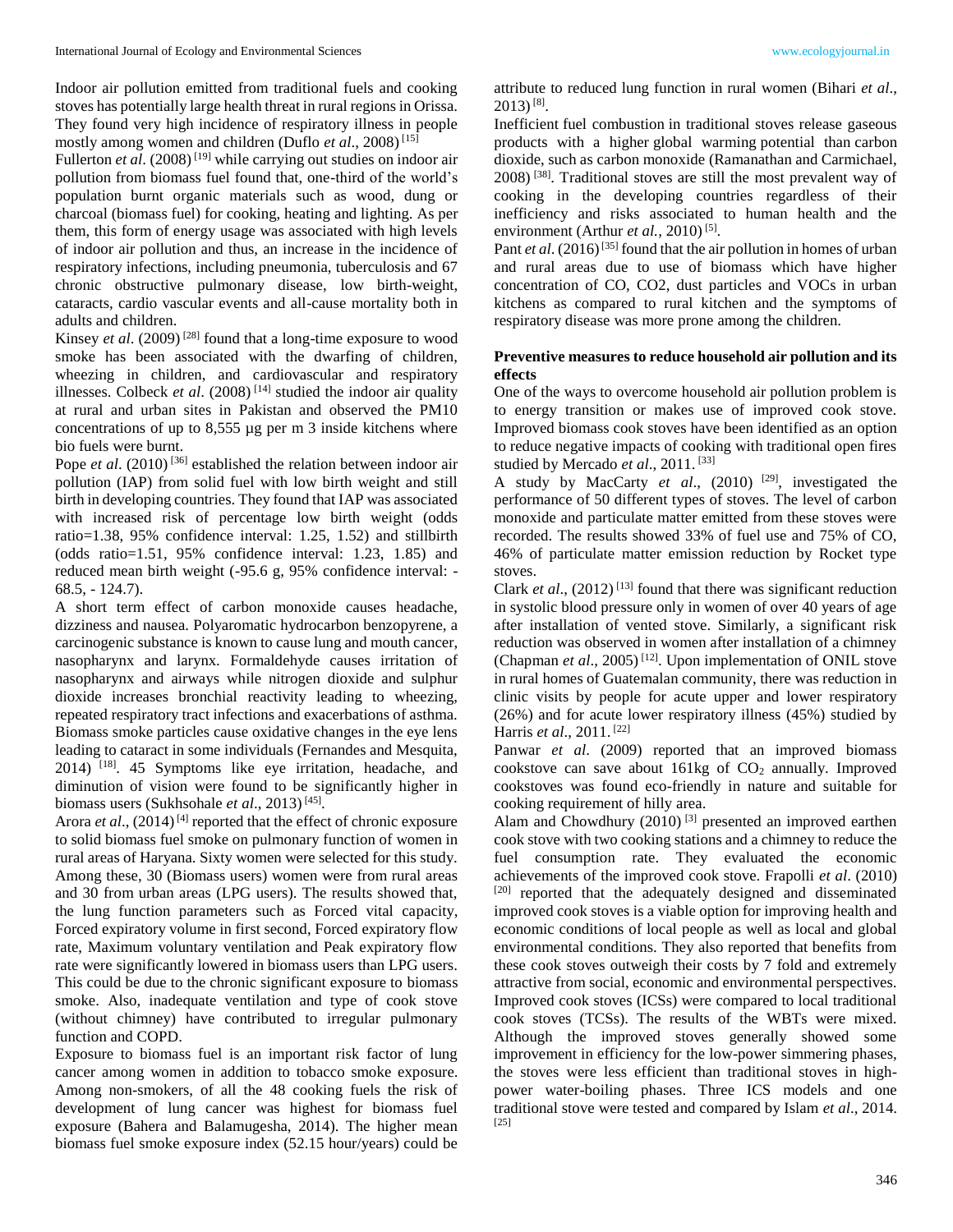The Global Alliance for Clean cook stoves reports that only a fraction  $(0.25\%)$  of Indian households  $(>1$  million) use improved cook stoves (GIZ, 2014). WHO guidelines on indoor air quality standards recommend a complete transition to the use of gaseous fuels (LPG and biogas) or electricity based cooking to eradicate health impacts from pollution arising out of cooking (WHO, 2014).

## **Conclusion**

Thus, it concluded that the combustion of biomass fuels under traditional biomass cook stoves causes indoor air pollution, health hazards and environmental problems. The literature indicates ambient IAP levels and personal exposure levels from cooking with traditional fuels are dramatically high. The reduction of air pollution within the household has the potential to have a direct effect on respiratory and even general health, if household tend be in better health due to the stoves, they can save much in medical expenditures, which tends to be a large portion of expenditures among the very poor and household members are in better health, there is a potential for the household to be more productive, with household adults missing fewer days of work and children missing fewer days of school. Using improved cooking stoves may be a way to reduce exposure to indoor air pollution, improve health, and decrease greenhouse gas emissions.

### **References**

- 1. Aakanksha, RatnaKatiya, Rastogi SK. Study of indoor air quality of kitchens of rural area's in Lucknow. Current World Environment. 2014; 9(2):525-530.
- 2. Abeliotis K, Pakula C. Reducing health impacts of biomass burning for cooking: the need for cookstove performance testing. Energy Efficiency. 2013; 6(3):585-594.
- 3. Alam SMN, Chowdhury SJ. Improved earthen stoves in coastal areas in Bangladesh: Economic, ecological and socio-cultural evaluation. Biomass and Bioenergy. 2010; 34(19):54-60.
- 4. Arora P, Gupta R, Chopra R, Gupta A, Mishra N, Sood S. Effect of chronic exposure to biomass fuel smoke on pulmonary function test parameters, Int J Res Med Sci. 2014; 2(4):1488-1494.
- 5. Arthur MFSR, Zahran S, Bucini G. On the adoption of electricity as a domestic source by Mozambican households. Energy Policy. 2010; 38(11):7235-7249.
- 6. Baqui AH, Black RE, Arifeen SE, Hill K, Mitra SN, Sabir A, *et al*. Causes of childhood deaths in Bangladesh: results of a nationwide verbal autopsy study. Bull World Health Organ. 1998; 76:161-71.
- 7. Behera D, Balamugesh T. Indoor air pollution as a risk factor for lung cancer in women. J Assoc Physicians India. 2014; 53:190-2.
- 8. Bihari V, Iqbal SM, Srivastava LP, Kesava chandran C, Siddique MJA. Lung function impairment in women exposed to biomass fuels during cooking compared to cleaner fuels in Uttar Pradesh, India. Journal of Environmental Biology. 2013; 34:971-974.
- 9. Brooks N, Bhojvaid V, Jeuland MA, Lewis JJ, Patange OS, Pattanayak SK. How much do clean cookstoves reduce biomass fuel use? Evidence from North India. Resource and Energy Economics. 2016; 43:153-171.
- 10. Bruce N, Perez PR, Albalak R. Indoor air pollution in developing countries: a major environmental and public health challenge. Bulletin of the World Health Organization. 2006; 78(9):1088-1089.
- 11. Census of India. Summary of tables on houses, households, amenities and assets of H.P. directorate of census operations, Himachal Pradesh, 2001. Shimla.http://censusindia.gov.in/2011census/hlo/Houselisti ng\_Housing\_2011\_Himachalpr adesh.html
- 12. Chapman RS, He X, Blair A, Lan Q. Improvement in households stove and risk of chronic obstructive pulmonary disease in Xuanwei, China: retrospective cohort study. Br med J, 2005; 331:1050-2.
- 13. Clark ML, Bachand AM, Heiderscheidt JM, Yoder SA, Luna B, Volckens J, *et al*. Impact of a cleaner burning cook stove intervention on blood pressure in Nicaraguan women. Indoor air. 2012; 22(3):105-14.
- 14. Colbeck I, Nasir ZA, Ali Z. Characteristics of indoor/outdoor particulate pollution in urbanand rural residential environment of Pakistan. Indoor Air, 2009. doi:10.1111/j.1600- 0668.2009.00624.
- 15. Duflo, E., Greenstone, M. and Hanna, R. 2008. Cooking stoves, indoor air pollution and respiratory health in rural Orissa. Economic and Political Weekly. 43(32): 71-76.
- 16. Edelstein M, Pitchforth E, Asres G, Silverman M, Kulkarni N. Awareness of health effects of cooking smoke among women in the Gondar Region of Ethiopia: a pilot survey. BMC International Health and Human Rights. 2008; 8:10- 14.
- 17. FAO. Forests and energy Key issues. FAO, Rome, 2008.
- 18. Fernandes L, Mesquita AM. Household air pollution due to biomass smoke exposure and chronic obstructive pulmonary disease. International Journal of Biomedical and Advance Research. 2014; 05(2):65-67.
- 19. Fullerton DG, Bruce N, Gordon SB. Indoor air pollution from biomass fuel smoke is a major health concern in the developing world. Trans. R. Soc. Trop. Med. Hyg. 2008; 102:843-851.
- 20. García-Frapolli E, Schilmann A, Berrueta VM, Riojas H, Edwards RD, Johnson M, *et al*. Beyond fuel wood savings: Valuing the economic benefits of introducing improved biomass cook stoves in the Purepecha region of Mexico. Ecological Economics. 2010; 69:2598-2605.
- 21. Grieshop AP, Marshall JD, Kandlikar M. Health and climate benefits of cookstove replacement options. Energy Policy. 2011; 39:7530-7542.
- 22. Harris S, Weeks J, Chen J, Layde P. Health effects of an efficient vented stove in the highlands of Guatemala. Global Public Health. 2011; 6(4):421-432.
- 23. Huboyo HS, Tohno S, Lestari P. Characteristics of indoor air pollution in rural mountainous and rural coastal communities in Indonesia. Atmos. Environ. 2014; 82:343-350.
- 24. IIPS (International Institute for Population Sciences). National Family Health Survey (MCH and Family Planning): India 1992–93. Bombay: International Institute for Population Sciences, 1995.
- 25. Islam MS, Khanam M, Rouf MA, Rahaman M. Performance evaluation of improved cook stoves (ICS) disseminating in Bangladesh. Bangladesh Journal of Scientific and Industrial Research. 2014; 49(4):219-226.